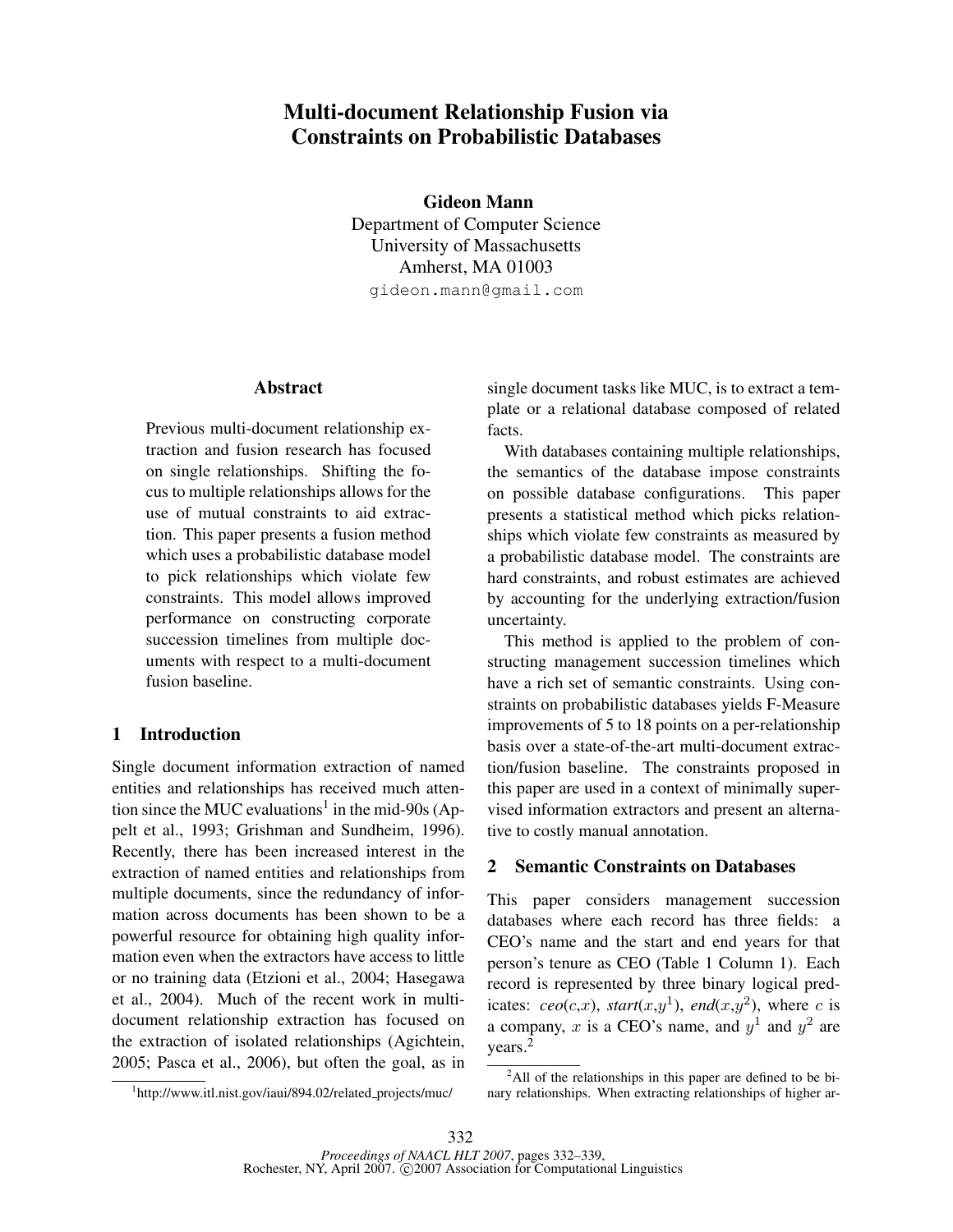| Explicit      | Implicit                                        | <b>Logical Constraints</b>                                                                                                                                                      |
|---------------|-------------------------------------------------|---------------------------------------------------------------------------------------------------------------------------------------------------------------------------------|
| Relationships | Relationships                                   | (a partial list)                                                                                                                                                                |
| ceo(c, x)     | precedes $(x^1,\overline{x^2)}$                 | $\overline{ceo(c,x^1)}$ , precedes $(x^1,x^2) \Leftrightarrow ceo(c,x^2)$ , end $(x^1,y)$ , start $(x^2,y)$                                                                     |
| start(x, y)   | $in \mathit{onf} \mathit{f} \mathit{ice}(x, y)$ | start $(x,y^1)$ , inoffice $(x,y^2)$ , end $(x, y^3) \Rightarrow y^1 \le y^2 \le y^3$                                                                                           |
| end(x, y)     | predates $(x^1, x^2)$                           | inoffice(x <sup>1</sup> , y <sup>1</sup> ), inoffice(x <sup>2</sup> , y <sup>2</sup> ), y <sup>1</sup> < y <sup>2</sup> $\Rightarrow$ predates(x <sup>1</sup> ,x <sup>2</sup> ) |
|               |                                                 | $precedes(x^1,x^2)$ , inoffice $(x^1,y^1)$ , inoffice $(x^2,y^2) \Rightarrow y^1 \leq y^2$                                                                                      |

Table 1: Database semantics can provide 1) a method to augment the explicit relationships in the database with implicit relationships and 2) logical constraints on these explicit and implicit relationships. In the above table, c is a company,  $x^i$  is a person, and  $y^i$  is a time.

In this setting, database semantics allow for the derivation of other implicit relationships from the database: the immediate predecessor of a given CEO  $(precedes(x^1, x^2))$ , all predecessors of a given CEO  $(predates(x<sup>1</sup>, x<sup>2</sup>)$  and all years the CEO was in office  $(inoffice(x, y^3))$ , where  $x^2$  is a CEO's name and  $t^3$  a year (Table 1 Column 2).

These implicit relationships and the original explicit relationships are governed by a series of semantic relations which impose constraints on the permissible database configurations (Table 1 Column 3). For example, it will always be true that a CEO's start date precedes their end date:

$$
\forall x: start(x, y^1), end(x, y^2) \Rightarrow y^1 \le y^2.
$$

Multi-document extraction of single relationships exploits redundancy and variety of expression to extract accurate information from across many documents. However, these are not the only benefits of extraction from a large document collection. As well as being rich in redundant information, large document collections also contain a wealth of secondary relationships which are related to the relationship of interest via constraints as described above. These secondary relationships can yield benefits to augment those achieved by redundancy.

### 3 Multi-Document Database Fusion

There are typically two steps in the extraction of single relationships from multiple documents. In the first step, a relationship extractor goes through the corpus, finds all possible relationships  $r$  in all sentences s and gives them a score  $p(r|s)$ . Next, the relationships are fused across sentences to generate one score  $\phi_r$  for each relationship.

This paper proposes a third step which combines the fusion scores across relationships. This section first presents a probabilistic database model generated from fusion scores and then shows how to use this model for multi-document fusion.

### 3.1 A Probabilistic Database Model

A relationship r is defined to be a 3-tuple  $r^{t,a,b}$  =  $r(t, a, b)$ , where t is the type of the relationship (e.g. *start*), and a and b are the arguments of the binary relationship.<sup>3</sup>

To construct a probabilistic database for a given corpus, the weights generated in relationship fusion are normalized to provide the conditional probability of a relationship given its type:

$$
p(r_1^{t,a,b}|t_1) = \frac{\phi_{r_1^{t,a,b}}}{\sum_{r_i:r_i^t=t} \phi_{r_i^{t,a,b}}},
$$

where  $\phi_r$  is the fusion score generated by the extraction/fusion system.<sup>4</sup> By applying a prior over types  $p(t)$ , a distribution  $p(r_1, t_1)$  can be derived. Given strong independence assumptions, the probability of an ordered database configuration  $R = r_{1..n}$  of types  $t_{1..n}$  is:

$$
p(r_{1..n}, t_{1..n}) = \prod_{i=1}^{n} p(r_i, t_i).
$$
 (1)

ity, typically binary relationships are combined (McDonald et al., 2005).

<sup>&</sup>lt;sup>3</sup>For readibility in future examples, "a" and "b" are replaced by the types of their arguments. For example, for *start* the year in which the CEO starts is referred to as  $r^{\hat{y}ear}$ .

<sup>&</sup>lt;sup>4</sup>The following fusion method does not depend on a particular extraction/fusion architecture or training methodology, merely this conditional probability distribution.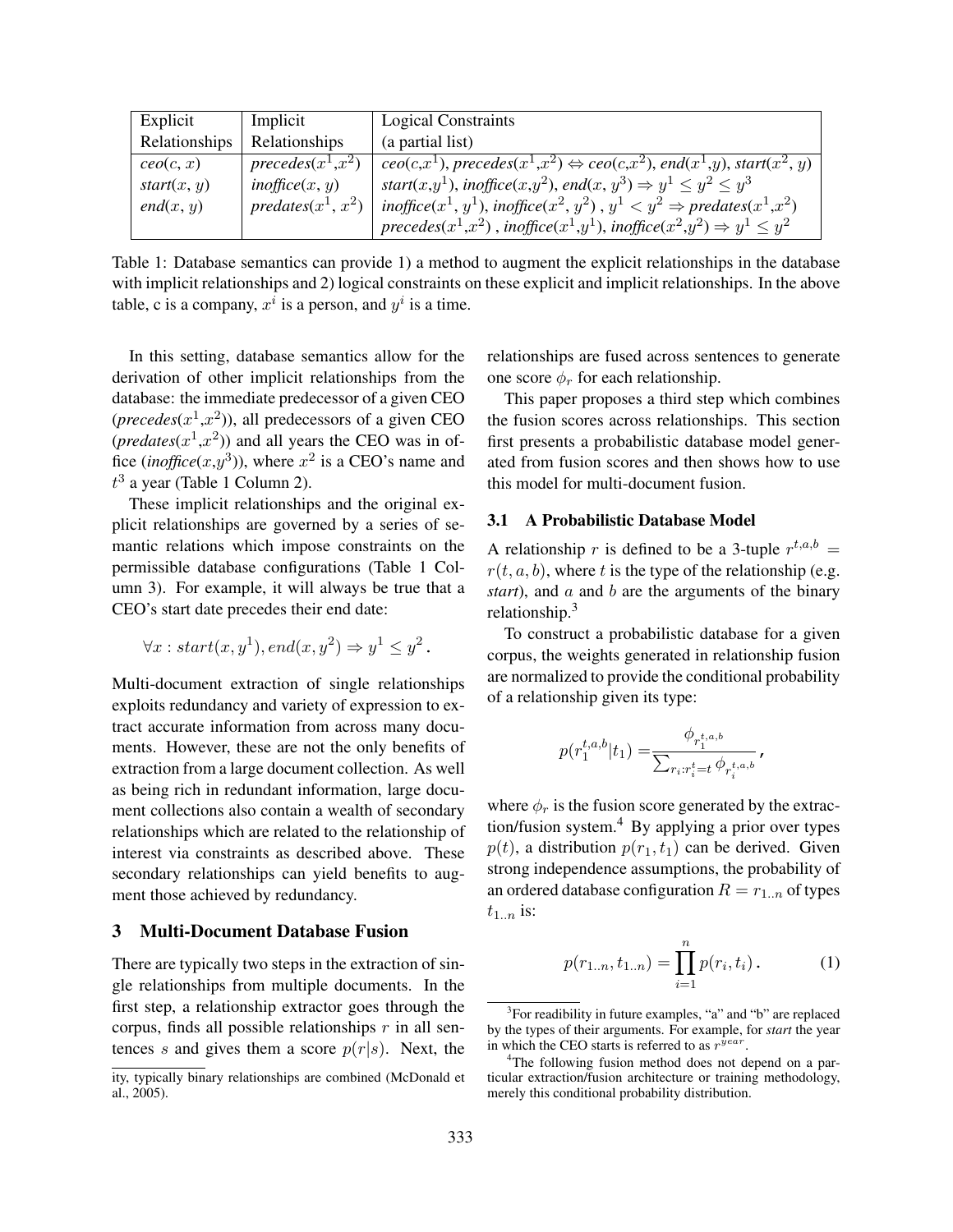As proposed, the model in Equation 1 is faulty since the relationships in a database are not independent. Given a set of database constraints, certain database configurations are illegal and should be assigned zero probability. To address this, the model in Equation 1 is augmented with constraints that explicitly set the probability of a database configuration to zero when they are violated.

A database constraint is a logical formula  $\eta(r_{1..\pi(\eta)})$ , where  $\pi(\eta)$  is the arity of the constraint  $\eta$ . For the constraints presented in this paper, all constraints  $\eta$  are modeled with two terms  $\eta^{\alpha}$  and  $\eta^{\beta}$ where:

$$
\eta(r_{1..\pi(\eta)}) = \left(\eta^{\alpha}(r_{1..\pi(\eta)}) \Rightarrow \eta^{\beta}(r_{1..\pi(\eta)})\right).
$$

For a set of relationships, a constraint **holds** if  $\eta(\cdot)$ is true, and the constraint **applies** if  $\eta^{\alpha}(\cdot)$  is true. A constraint  $\eta(\cdot)$  can only be **violated** (false) when the constraint applies, since: (false  $\Rightarrow$  X) = true.

In application to a database, each constraint  $\eta$  is quantified over the database to become a quantified constraint  $\eta_{r_{1..n}}$ . For example, the constraints that a person's start date must come before their end date is universally quantified over all pairs of relationships in a configuration  $R = r_{1..n}$ :

$$
\eta_{r_{1..n}} = \forall r_1, r_2 \in R : \eta(r_1, r_2) =
$$

$$
(r_1^t = start, r_2^t = end, r_1^{ceo} = r_2^{ceo})
$$

$$
\Rightarrow (r_1^{year} < r_2^{year}).
$$

This constraint applies to *start* and *end* relationships whose CEO argument matches and is violated when the years are not in order. If the quantified constraint  $\eta_{r_{1..n}}$  is true for a given database configuration  $r_{1..n}$ then it holds.

To ensure that only legal database configurations are assigned positive probabilities, Equation 1 is augmented with a factor

$$
\phi_{r_{1..n}}^{\eta} = \begin{cases} 1 & \text{if } \eta_{r_{1..n}} \text{holds} \\ 0 & \text{otherwise} \end{cases}
$$

To include a constraint  $\eta$ , the database model in Equation 1 is extended to be:

$$
p_{\eta}(r_{1..n}, t_{1..n}) = \frac{1}{Z} \left( \prod_i p(r_i, t_i) \right) \phi_{r_{1..n}}^{\eta},
$$

where  $Z$  is the partition function and corresponds to the total probability of all database configurations. A set of constraints  $\eta^{1..Q} = \eta^1..\eta^Q$  can be integrated similarly:

$$
p_{\eta^{1..Q}}(r_{1..n}, t_{1..n}) = \frac{1}{Z} \left( \prod_i p(r_i, t_i) \right) \prod_q \phi_{r_{1..n}}^{\eta^q}
$$
\n(2)

With these added constraints, the probabilistic database model assigns non-zero probability only to databases which don't violate any constraints.

# 3.2 Constraints on Probabilistic Databases for Relationship Rescoring

Though the constrained probabilistic database model in Equation 2 is theoretically appealing, it would be infeasible to calculate its partition function which requires enumeration of all legal  $2^n$ databases. This section proposes two methods for re-scoring relationships with regards to how likely they are to be present in a legal database configuration using the model proposed above. The first method is a confidence estimate based on how likely it is that  $\eta$  holds for a given relationship  $r_1$ :

$$
\Lambda_{\eta}(r_{1},t_{1}) = E_{p(r_{2..n},t_{2..n})}\left[\phi_{r_{1..\pi(\eta)}}^{\eta}\right]
$$

$$
= \frac{\sum_{r_{2..\pi(\eta)}} \left(\prod_{i=2}^{\pi(\eta)} p(r_{i},t_{i})\right) \phi_{r_{1..\pi(\eta)}}^{\eta}}{\sum_{r_{2..\pi(\eta)}} \left(\prod_{i=2}^{\pi(\eta)} p(r_{i},t_{i})\right)}
$$

$$
= \frac{\sum_{r_{2..\pi(\eta)}} p_{\eta}(r_{1..n},t_{1..n})}{\sum_{r_{2..\pi(\eta)}} p(r_{1..n},t_{1..n})},
$$

where the expectation that the constraint holds is equivalent to the likelihood ratio between the database probability models with and without constraints. In effect, this model measures the expectation that the constraint holds for a finite database "look-ahead" of size  $\pi(\eta) - 1$ .

With this method, for a constraint to reduce the confidence in a particular relationship by half, half of all configurations would have to violate the constraint.<sup>5</sup> Since inconsistencies are relatively rare, for a given relationship  $\Lambda_n(r, t) \approx 1$  (i.e. almost all small databases are legal).

<sup>5</sup>Assuming equal probability for all relationships.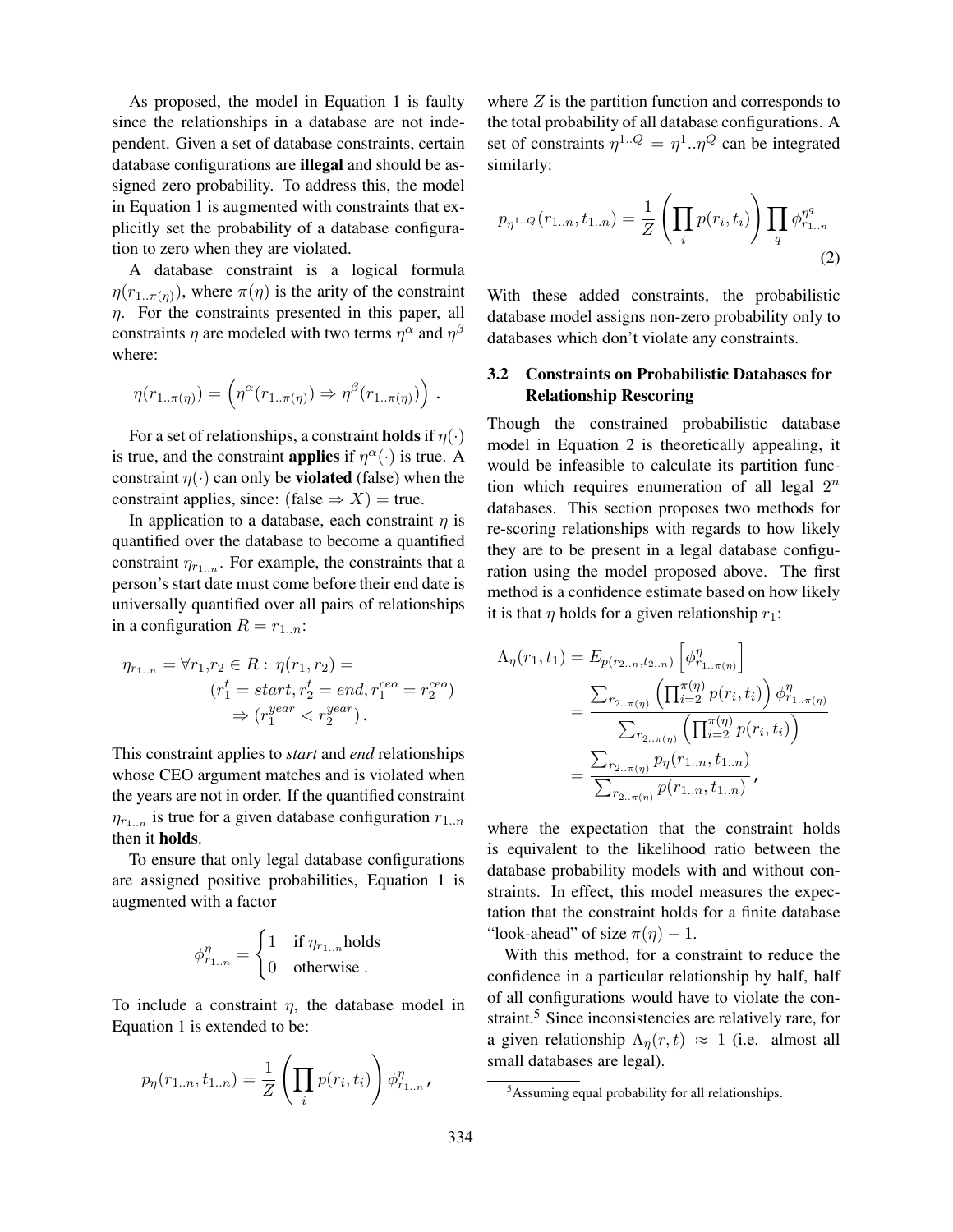To remedy this, another factor  $\phi^{\alpha}$  is defined similarly to  $\phi^{\eta}$ , except that it takes a value of 1 only if the constraint applies to that database configuration. An applicability probability model is then defined as:

$$
p_{\alpha}(r_{1..n}, t_{1..n}) = \frac{1}{Z} \left( \prod_{i} p(r_i, t_i) \right) \phi_{r_{1..n}}^{\alpha}.
$$

The second confidence estimate is based on how likely it is that the constraint is holds in cases where it applies (i.e. is not violated):

$$
\Lambda_{\eta,\alpha}(r_1, t_1) = E_{p_{\alpha}(r_{2..n}, t_{2..n})} \left[ \phi_{r_{1..\pi(\eta)}}^{\eta} \right]
$$
  
= 
$$
\frac{\sum_{r_{2..\pi(\eta)}} \left( \prod_{i=2}^{\pi(\eta)} p(r_i, t_i) \right) \phi_{r_{1..\pi(\eta)}}^{\alpha} \phi_{r_{1..\pi(\eta)}}^{\eta}}{\sum_{r_{2..\pi(\eta)}} \left( \prod_{i=2}^{\pi(\eta)} p(r_i, t_i) \right) \phi_{r_{1..\pi(\eta)}}^{\alpha}}.
$$

When the constraint doesn't apply it cannot be violated, so this confidence estimate ignores those configurations that can't be affected by the constraint.

Recall that  $\Lambda_{\eta}(r,t)$  is the likelihood ratio between the probability of configurations in which  $r$ holds for constraint  $\eta$  and all configurations. In contrast,  $\Lambda_{\eta,\alpha}(r,t)$  is the likelihood ratio between the database configurations where  $r$  applies and holds for  $\eta$  and the database configurations where  $\eta$  applies. In the later ratio, for confidence in a particular relationship to be cut in half, only half of the configurations which might actually contain an inconsistency would be required to produce a violation.<sup>6</sup> As a result,  $\Lambda_{\eta,\alpha}(r,t)$  gives a much higher penalty to relationships which create inconsistencies than does  $\Lambda_n(r,t)$ .

In order to apply multiple constraints, independent database look-aheads are generated for each constraint q:

$$
\Lambda_{\eta^{1..Q},\alpha^{1..Q}}(r_1,t_1)=\prod_q\Lambda_{\eta^q,\alpha^q}(r_1,t_1)\,.
$$

For a particular relationship type, these confidence scores are calculated and then used to rank the relationships via:

$$
\hat{c}_{\eta^{1..Q},\alpha^{1..Q}}(r_1,t_1) = p(r_1,t_1) \prod_q \Lambda_{\eta^q,\alpha^q}(r_1,t_1)
$$
\n(3)

Databases with different precision/recall trade offs can be selected by descending the ranked list.<sup>7</sup>

# 4 Experiments

In order to test the fusion method proposed above, human annotators manually constructed truth data of complete chief executive histories for 18 Fortune-500 companies using online resources. Extraction from these documents is particularly difficult because these data have vast differences in genre and style and are considerably noisy. Furthermore, the task is complicated to start with.<sup>8</sup>

A corpus was created for each company by issuing a Google query for "CEO-of-Company OR Company-CEO", and collecting the top ranked documents, generating up to 1000 documents per company. The data was then split randomly into training, development and testing sets of 6, 4, and 8 companies.

| Training: | Anheuser-Busch, Hewlett-Packard,      |  |  |
|-----------|---------------------------------------|--|--|
|           | Lenner, McGraw-Hill, Pfizer, Raytheon |  |  |
| $Dev.$ :  | Boeing, Heinz, Staples, Textron       |  |  |
| Test:     | General Electric, General Motors,     |  |  |
|           | Gannett, The Home Depot, IBM,         |  |  |
|           | Kroger, Sears, UPS                    |  |  |

Ground truth was created from the entire web, but since the corpus for each company is only a small web snapshot, the experimental results are not similar to extraction tasks like MUC and ACE in that the corpus is not guaranteed to contain the information necessary to build the entire database. In particular,

<sup>6</sup> For example, for a *start* relationship and the constraint that a CEO must start before they end, this method would only examine configurations of one *start* and one *end* relationship for the same CEO. The confidence in a particular start date would be halved if half of the proposed end dates for a given CEO occurred before it.

 $7$ One thing to note is that since all relationships are given confidence estimates separately, this process may result ultimately in a database where constraints are violated. A potential solution, which is not explored here, would be to incrementally add relationships to the database from the ranked list only if their addition doesn't make the database inconsistent.

<sup>&</sup>lt;sup>8</sup>For example, in certain companies, the title of the chief executive has changed over the years, often going from "President" to "Chief Executive Officer". To make things more complicated, after the change, the role of "President" may still hang on as a subordinate to the CEO!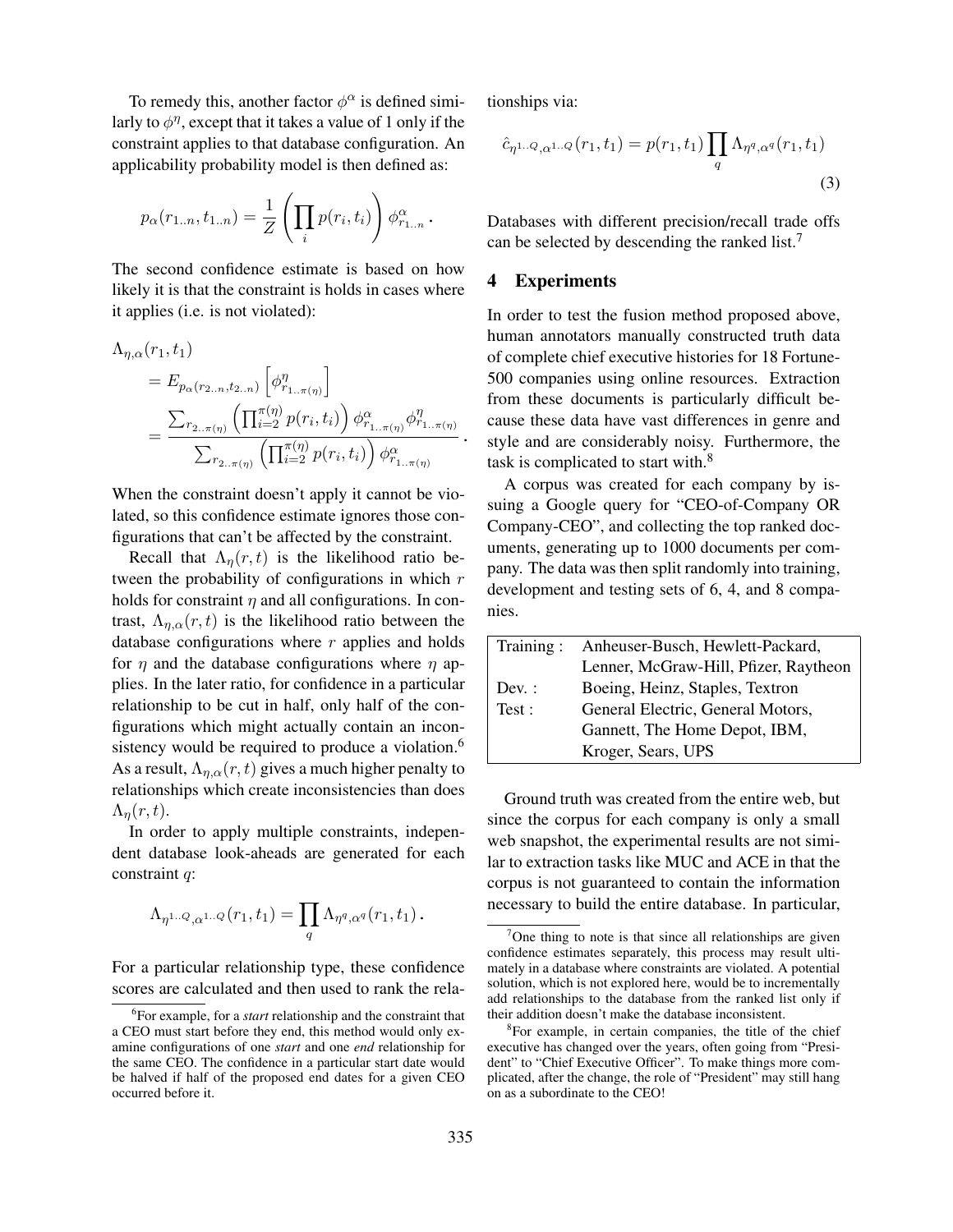| 1) Only one start or end per person.                                                                                                                                                                  |  |  |  |  |  |
|-------------------------------------------------------------------------------------------------------------------------------------------------------------------------------------------------------|--|--|--|--|--|
| $\forall r_1, r_2 : \eta(r_1, r_2) = (r_1^{type} = r_2^{type} = (start \cup end), r_1^{ceo} = r_2^{ceo}) \Rightarrow (r_1^{year} = r_2^{year})$                                                       |  |  |  |  |  |
| 2) Only a CEO's start or end dates belong in the database.                                                                                                                                            |  |  |  |  |  |
| $\forall r_1 \exists r_2 : \eta(r_1, r_2) = (r_1^{type} = start \cup end, r_2^{type} = ceo) \Rightarrow (r_1^{ceo} = r_2^{ceo})$                                                                      |  |  |  |  |  |
| 3) Start dates come before end dates.                                                                                                                                                                 |  |  |  |  |  |
| $\forall r_1, r_2 : \eta(r_1, r_2) = (r_1^{type} = start, r_2^{type} = end, r_1^{ceo} = r_2^{ceo}) \Rightarrow (r_1^{year} \leq r_2^{year})$                                                          |  |  |  |  |  |
| 4) Can't be in the middle of someone else's tenure.                                                                                                                                                   |  |  |  |  |  |
| $\forall r_1, r_2, r_3 : \eta(r_1, r_2, r_3) = (r_1^{type} = start \cup inof \, \mathit{free}, r_2^{type} = end \cup inoff \, \mathit{free}, r_3^{type} = start \cup inoff \, \mathit{ice} \cup end,$ |  |  |  |  |  |
| $r_1^{ceo} = r_2^{ceo} \neq r_3^{ceo}, r_1^{year} < r_2^{year}$ ) $\Rightarrow (r_3^{year} \leq r_1^{year} \cup r_3^{year} \geq r_2^{year})$                                                          |  |  |  |  |  |
| 5) CEO's are only in office after their start.                                                                                                                                                        |  |  |  |  |  |
| $\forall r_1, r_2 : \eta(r_1, r_2) = (r_1^{type} = start, r_2^{type} = inoffice, r_1^{ceo} = r_2^{ceo}) \Rightarrow (r_1^{year} \leq r_2^{year})$                                                     |  |  |  |  |  |
| 6) CEO's are only in office before their end.                                                                                                                                                         |  |  |  |  |  |
| $\forall r_1, r_2 : \eta(r_1, r_2) = (r_1^{type} = inof\,, r_2^{type} = end, r_1^{ceo} = r_2^{ceo}) \Rightarrow (r_1^{year} \leq r_2^{year})$                                                         |  |  |  |  |  |
| 7) Someone's end is the same as their successor's start.                                                                                                                                              |  |  |  |  |  |
| $\forall r_1, r_2, r_3 : \eta(r_1, r_2, r_3) =$                                                                                                                                                       |  |  |  |  |  |
| $(r_1^{type}=end, r_2^{type}=start, r_3^{type}=precedes, r_1^{ceo}=r_3^{first}, r_2^{ceo}=r_3^{second}) \Rightarrow (r_1^{year}=r_2^{seor})$                                                          |  |  |  |  |  |
| 8) All of the someone's dates (start, inoffice, end) are before their successors.                                                                                                                     |  |  |  |  |  |
| $\forall r_1, r_2, r_3 : \eta(r_1, r_2, r_3) = (r_1^{type} = start \cup end \cup in office, r_2^{type} = start \cup in office \cup end, r_3^{type} = precedes,$                                       |  |  |  |  |  |
| $r_1^{ceo} = r_3^{first}, r_2^{ceo} = r_3^{second} \Rightarrow (r_1^{year} \leq r_2^{year})$                                                                                                          |  |  |  |  |  |
| 9) Only CEO succession in the database.                                                                                                                                                               |  |  |  |  |  |
| $\forall r_1 \exists r_1, r_2 : \eta(r_1, r_2, r_3) = (r_1^{type} = precedes, r_2^{type} = r_3^{type} = ceo) \Rightarrow (r_1^{first} = r_2^{ceo}, r_1^{second} = r_3^{ceo})$                         |  |  |  |  |  |

Table 2: For a CEO succession database like the one presented in Table 1, the above constraints must hold if the database is consistent.

many CEOs from pre-Internet years were either infrequently mentioned or not mentioned at all in the database.<sup>9</sup> In the following experiments, recall is reported for facts that were retrieved by the extraction system.

#### 4.1 Relationship Extraction and Fusion

A two-class maximum-entropy classifier was trained for each relationship type. Each classifier takes a sentence and two marked entities (e.g. a person and a year)<sup>10</sup> and gives the probability that a relationship between the two entities is supported by the sentence. For each relationship type, one of the elements is designated as the "hook" in order to generate likely negative examples.<sup>11</sup> In training, all entity pairs are collected from the corpus. The pairs whose "hook" element doesn't appear in the database are thrown out. The remaining pairs are then marked by exact match to the database. In testing, the relationship extractor yields the probability  $p(r|s)$  of an entity pair relationship  $r$  in a particular sentence  $s$ .

The features used in the classifier are: unigrams between the given information and the target, distance in words between the given information and the target, and the exact string between the given information and the target (if less that 3 words long).

After extraction from individual sentences, the relationships are fused together such that there is one score for each unique entity pair. In the case of person names, normalization was performed to merge coreferent but lexically distinct names (e.g. "Phil Condit" and "Philip M. Condit").

In the following experiments, the baseline fusion score is:

$$
\phi_r = \sum_s p(r|s) \tag{4}
$$

#### 4.2 Experimental Results

Given the management succession database proposed in Section 2, Table 2 enumerates a set of quantified constraints. Information extraction and fusion were run separately for each company to create a probabilistic database. In this section, various constraint sets are applied, either individually or jointly, and evaluated in two ways. The first measures perrelationship precision/recall using the model pro-

<sup>&</sup>lt;sup>9</sup>Another consequence is that assessing the effectiveness of the relationships extraction on a per-extraction basis is difficult. Because there are no training sentences where it is known that the sentence contains the relationship of interest, grading perextraction results can be deceptive.

 $10$ The person tagger used is the named-entity tagger from OpenNLP tools and the year tagger simply finds any four digit numbers between 1950 and 2010.

 $11$ For the CEO relationship, the company was taken to be the hook. For the other relationships the hook was the primary CEO.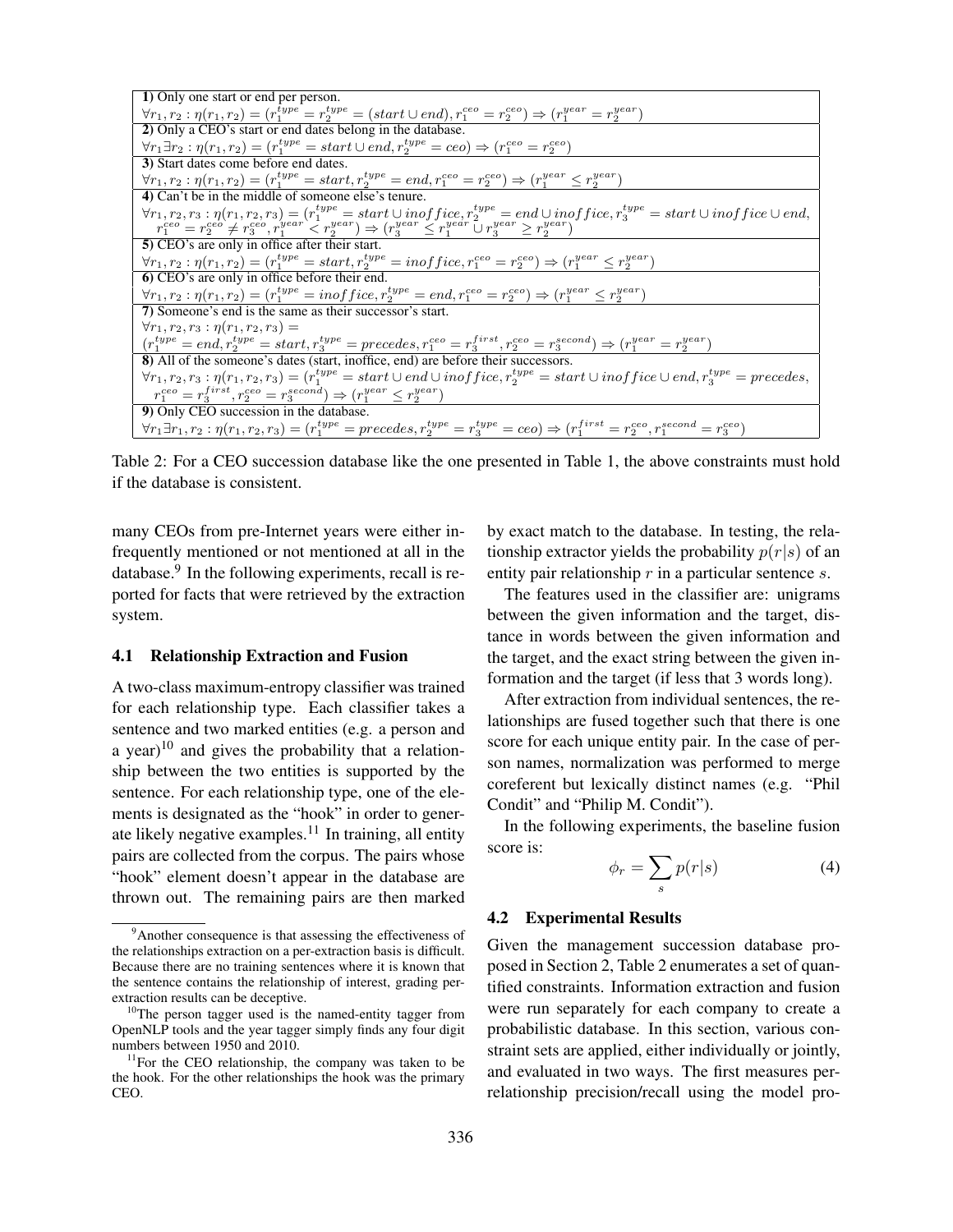

Figure 1: Precision/Recall curve for start $(x,t)$  relationships. The joint constraint "2,3,5,8" is the best performing, even though constraints "3" and "8" (not pictured) alone don't perform well.

posed and the second looks at the precision/recall of a heterogeneous database with many relationship types. Both evaluations examine the ranked lists of relationships, where the relationships are ranked by rescoring via constraints on probabilistic databases (Equation 3) and compared to the baseline fusion score (Equation 4). The evaluations use two standard metrics, interpolated precision at recall level i  $(P_{R_i})$ , and MaxF1:

$$
P_{R_i} = \max_{j \geq i} P_{R_j},
$$

$$
\text{MaxF1} = \max_{i} \frac{2}{\frac{1}{P_{R_i}} + \frac{1}{R_i}}.
$$

Figures 1, 2, and 3 show precision/recall curves for the application of various sets of constraints. Table 3 lists the MaxF1 scores for each of the constraint variants. For *start* and *end*, the majority of constraints are beneficial. For *precedes*, only the constraint that improved performance constraints both people in the relationship to be CEOs. Across all relationships, performance is hurt when using the constraint that there could only be one relationship of each type for a given CEO. The reason behind this is that the confidence estimate based on this constraint favors relationships with few competitors, and those relationships are typically for people who are infrequent in the corpus (and therefore unlikely to be CEOs).

The best-performing constraint sets yield between 5 and 18 points of improvement on Max F1 (Table 3). Surprisingly, the gains from joint con-



Figure 2: Precision/Recall curve for end $(x,t)$  relationships alone. The joint constraint "2,6" is the best performing.



Figure 3: Precision/Recall for precedes $(x,y)$  relationships alone. Though the constraint "First Before Second  $(8)$ " helps performance on start $(x,t)$  relationships, the only constraint which aids here is "Only CEOs Succession (9)".

straints are sometimes more than their additive gains. "2,3,5,6,8" is 6 points better for the start relationship than "2,3,5,6", but the gains from "8" alone are negligible.

These performance gains on the individual relationship types also lead to gains when generating an entire database (Figure 4). The highest performing constraint is the "CEOs Only (2)" constraint, which outperforms the joint constraints of the previous section. One reason the joint constraints don't do as well here is that each constraint makes the confidence estimate smaller and smaller. This doesn't have an effect when judging the relationship types individually, but when combining the relationships results, the fused relationships types (*start*, *end*) be-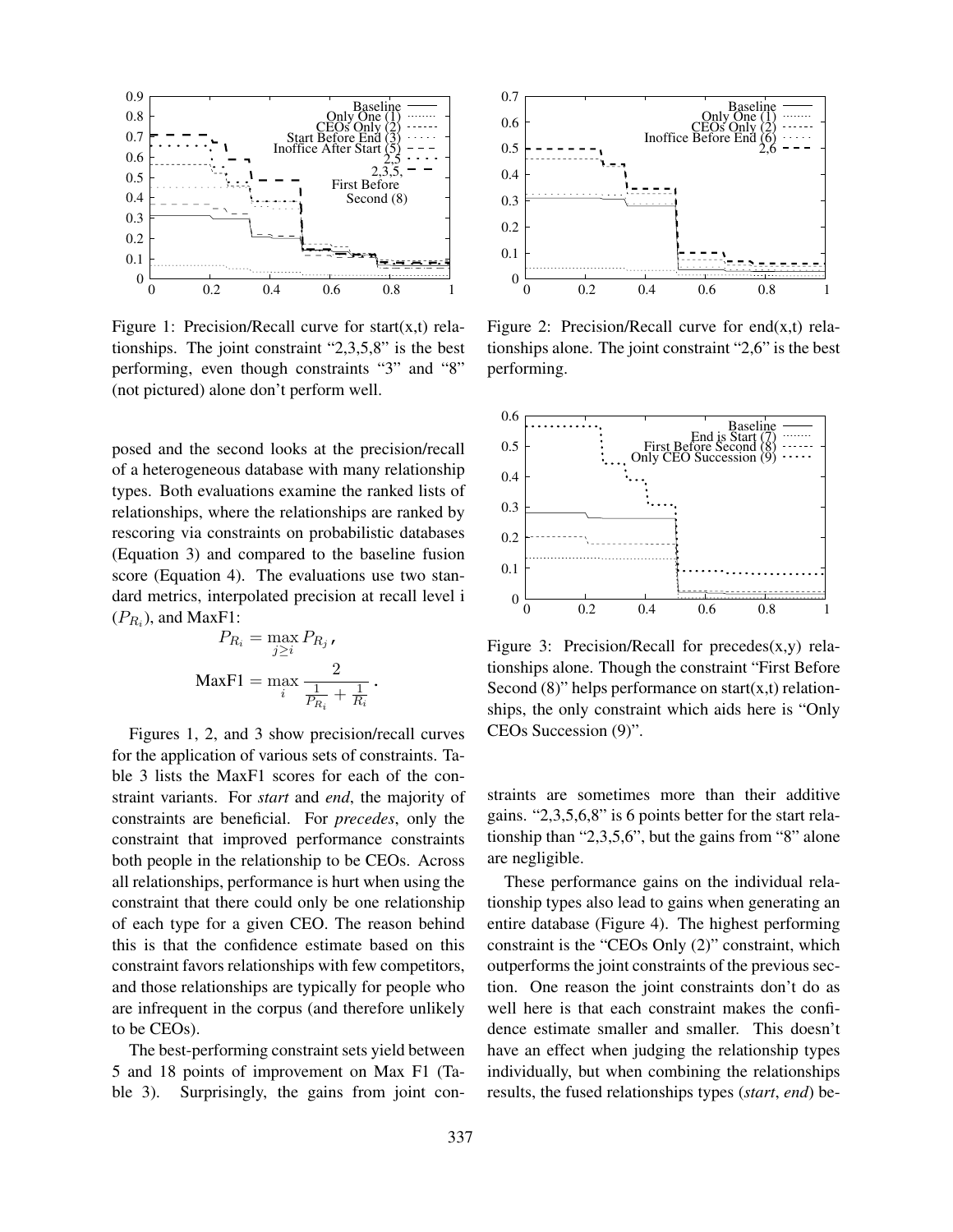|                           | Max F1       |      |      |      |
|---------------------------|--------------|------|------|------|
| <b>Constraint Set</b>     | <b>Start</b> | End  | Pre. | DB   |
| $\emptyset$ (baseline)    | 31.2         | 35.8 | 34.5 | 37.9 |
| Only One $(1)$            | 10.5         | 7.2  |      | 38.1 |
| CEOs Only $(2)$ or $(9)$  | 43.3         | 39.4 | 39.4 | 42.9 |
| Start Before End (3)      | 40.8         | 32.8 |      | 40.9 |
| No Overlaps (4)           | 31.5         | 35.9 |      | 36.8 |
| Inoffice After Start (5)  | 32.5         |      |      | 38.2 |
| Inoffice Before End $(6)$ |              | 36.5 |      | 37.4 |
| End is Start (7)          | 7.3          | 8.0  | 20.7 | 39.2 |
| First before Second (8)   | 31.4         | 35.6 | 26.3 | 38.1 |
| 2,5,6                     | 43.3         | 40.8 |      | 42.7 |
| 2,3,5,6                   | 43.9         | 43.3 |      | 42.2 |
| 2,3,5,6,8                 | 49.3         | 43.9 | 26.3 | 40.9 |

Table 3: Max F1 scores for three relationships **Start**(x,t), **End**(x,t) and **Precedes**(x,y)) in isolation and within the context of whole database DB. The joint constraints perform best for the explicit relationships in isolation. Using constraints on implicit derived fields (Inoffice and Precedes) provides additional benefit above constraints strictly on explicit database fields (start, end, ceo).

come artificially lower ranked than the unfused relationship type (*ceo*). The best performing contrained probabilistic database approach beats the baseline by 5 points.

# 5 Related Work

Techniques for information extraction from minimally supervised data have been explored by Brin (1998), Agichtein and Gravano (2000), and Ravichandran and Hovy (2002). Those techniques propose methods for estimating extractors from example relationships and a corpus which contains instances of those relationships.

Nahm and Mooney (2002) explore techniques for extracting multiple relationships in single document extraction. They learn rules for predicting certain fields given other extracted fields (i.e. a someone who lists Windows as a specialty is likely to know Microsoft Word).

Perhaps the most related work to what is presented here is previous research which uses database information as co-occurrence features for information extraction in a multi-document setting. Mann



Figure 4: Precision/Recall curve for whole database reconstruction. Performance curves using constraints dominate the baseline.

and Yarowsky (2005) present an incremental approach where co-occurrence with a known relationship is a feature added in training and test. Culotta et al. (2006) introduce a data mining approach where discovered relationships from a database are used as features in extracting new relationships. The database constraints presented in this paper provide a more general framework for jointly conditioning multiple relationships. Additionally, this constraintbased approach can be applied without special training of the extraction/fusion system.

In the context of information fusion of single relationships across multiple documents, Downey et al. (2005) propose a method that models the probabilities of positive and negative extracted classifications. More distantly related, Sutton and McCallum (2004) and Finkel et al. (2005) propose graphical models for combining information about a given entity from multiple mentions.

In the field of question answering, Prager et al. (2004) answer a question about the list of compositions produced by a given subject by looking for related information about the subject's birth and death. Their method treats supporting information as fixed hard constraints on the original questions and are applied in an ad-hoc fashion. This paper proposes a probabilistic method for using constraints in the context of database extraction and applies this method over a larger set of relations.

Richardson and Domingos (2006) propose a method for reasoning about databases and logical constraints using Markov Random Fields. Their